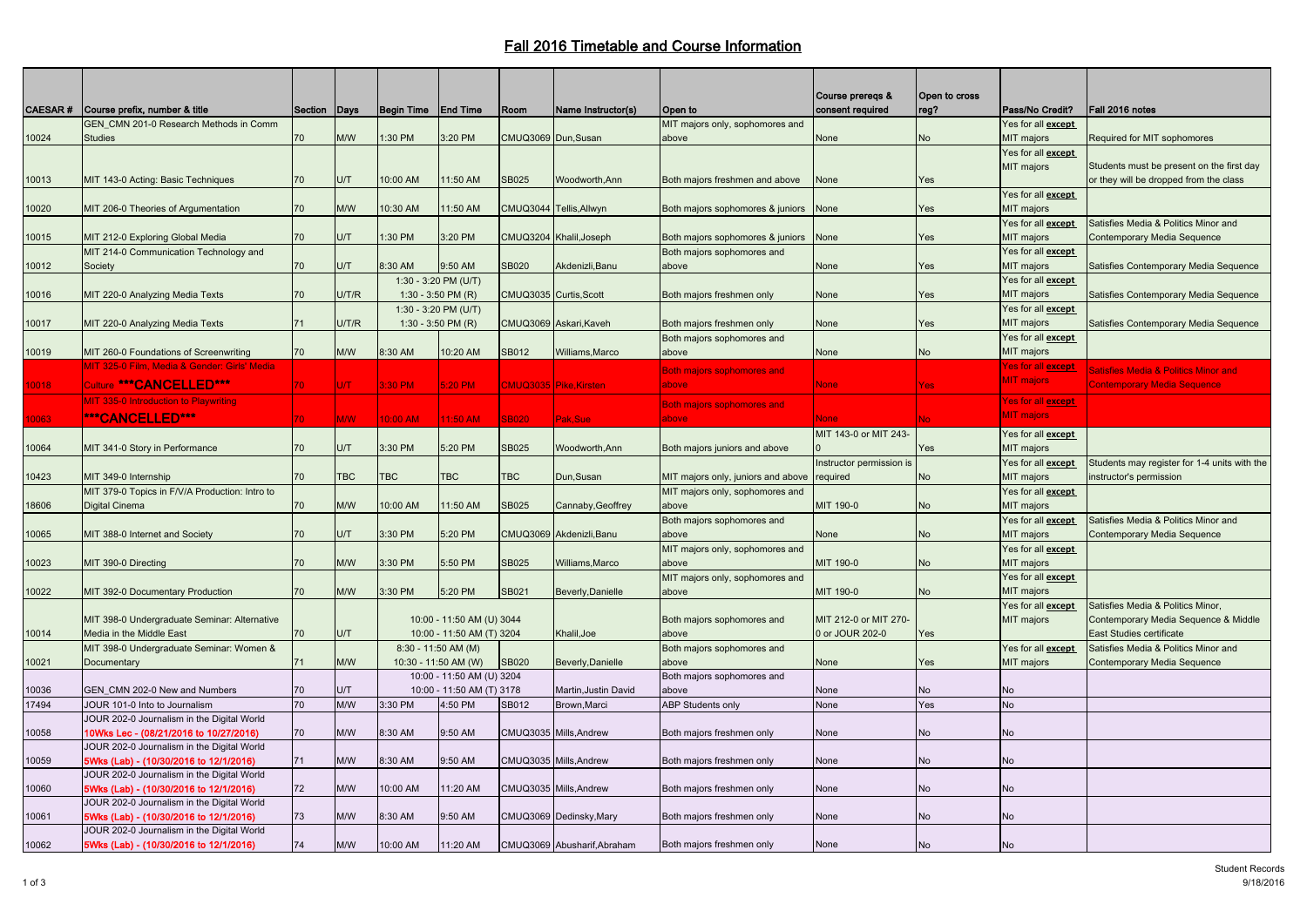## Fall 2016 Timetable and Course Information

|       |                                                  |                 |            |                   |                 |                 |                                 |                                | Course preregs &         | Open to cross |                 |                                                              |
|-------|--------------------------------------------------|-----------------|------------|-------------------|-----------------|-----------------|---------------------------------|--------------------------------|--------------------------|---------------|-----------------|--------------------------------------------------------------|
|       | CAESAR # Course prefix, number & title           | Section Days    |            | <b>Begin Time</b> | <b>End Time</b> | Room            | Name Instructor(s)              | Open to                        | consent required         | reg?          | Pass/No Credit? | Fall 2016 notes                                              |
|       |                                                  |                 |            |                   |                 |                 |                                 | Journalism majors, sophomores  | Jour 201-0 with a "C -'  |               |                 |                                                              |
| 10037 | JOUR 203-0 Multimedia Storytelling               | 70              | U/T        | 1:30 PM           | 3:20 PM         | <b>SB020</b>    | Paschyn, Christina              | only                           | grade or better          | No            | <b>No</b>       |                                                              |
|       | JOUR 321-0 Storytelling: Magazine & Feature      |                 |            |                   |                 |                 |                                 | Journalism majors, juniors and | Jour 301-0 with a "C"    |               |                 |                                                              |
| 10053 | Writing                                          | 70              | M/W        | :30 PM            | 3:20 PM         |                 | CMUQ3177 Abusharif, Abraham     | above                          | grade or better          | <b>No</b>     | <b>No</b>       |                                                              |
|       | JOUR 323-0 Video Journalism: Studio Production   |                 |            |                   |                 |                 |                                 | Both majors sophomores and     |                          |               |                 |                                                              |
| 10033 | & Video Jour                                     | 70              | T/R        | 1:30 PM           | 5:20 PM         | <b>SB024</b>    | Berg, Miriam                    | above                          | None                     | Yes           | No              |                                                              |
|       |                                                  |                 |            |                   |                 |                 |                                 |                                |                          |               |                 | Priority to Journalism students who will be                  |
|       |                                                  |                 |            |                   |                 |                 |                                 |                                |                          |               |                 | on residency in the spring.                                  |
|       |                                                  |                 |            |                   |                 |                 |                                 |                                |                          |               |                 | Satisfying Media and Politics Minor and                      |
|       |                                                  |                 |            |                   |                 |                 |                                 |                                |                          |               |                 | Contemporary Media Sequence course                           |
| 10054 | JOUR 370-0 Media Law & Ethics                    | 70              | U/T        | 8:30 AM           | 9:50 AM         |                 | CMUQ3035 Sanders, Amy           | Both majors juniors and above  | None                     | No            | No              | requirements.                                                |
|       | MIT 398-0 Undergraduate Seminar: Media Law &     |                 |            |                   |                 |                 |                                 |                                |                          |               |                 | <b>Satisfying Media and Politics Minor,</b>                  |
| 0056  | <b>Ethics</b>                                    | 72              | U/T        | 8:30 AM           | 9:50 AM         |                 | CMUQ3035 Sanders, Amy           | Both majors juniors and above  | <b>None</b>              | No.           | No.             | <b>Contemporary Media Sequence</b>                           |
|       |                                                  |                 |            |                   |                 |                 |                                 |                                |                          |               |                 | Priority to Journalism students who will be                  |
|       |                                                  |                 |            |                   |                 |                 |                                 |                                |                          |               |                 | on residency in the spring.                                  |
|       |                                                  |                 |            |                   |                 |                 |                                 |                                |                          |               |                 | Satisfying Media and Politics Minor and                      |
|       | JOUR 370-0 Media Law & Ethics                    |                 |            | 10:00 AM          |                 |                 |                                 |                                |                          |               |                 | Contemporary Media Sequence course                           |
| 10055 | MIT 398-0 Undergraduate Seminar: Media Law &     | 71              | U/T        |                   | 11:20 AM        |                 | CMUQ3035 Sanders, Amy           | Both majors juniors and above  | None                     | <b>No</b>     | <b>No</b>       | requirements.<br><b>Satisfying Media and Politics Minor,</b> |
| 0057  | <b>Ethics</b>                                    | 73 <sup>°</sup> | <b>U/T</b> | 10:00 AM          | 11:20 AM        |                 | CMUQ3035 Sanders, Amy           | Both majors juniors and above  | <b>None</b>              | No.           | N <sub>o</sub>  | <b>Contemporary Media Sequence</b>                           |
|       |                                                  |                 |            |                   |                 |                 |                                 |                                |                          |               |                 | Students who have earned credit for IMC                      |
|       | STRATCOM 303-0 Integrated Marketing              |                 |            |                   |                 |                 |                                 | Both majors sophomores and     |                          |               |                 | 330-0 or IMC 303 may not earn credit for                     |
| 10066 | <b>Communications Strategy</b>                   | 70              | U/T        | 8:30 AM           | 9:50 AM         |                 | CMUQ3204 Anghelcev, George      | above                          | None                     | Yes           | <b>No</b>       | STRATCOM 303-0                                               |
|       |                                                  |                 |            |                   |                 |                 |                                 |                                |                          |               |                 | Students who have earned credit for IMC                      |
|       | STRATCOM 305-0 Message Strategy and              |                 |            |                   |                 |                 |                                 | Both majors sophomores and     | IMC 330-0 or IMC 303     |               |                 | 331-0 may not earn credit for STRATCOM                       |
| 10068 | Persuasive Communications                        | 70              | R.         | 9:00 AM           | 11:50 AM        |                 | CMUQ3035 Anghelcev, George      | above                          |                          | Yes           | <b>No</b>       | $305 - 0$                                                    |
|       | STRATCOM 307-0 Digital, Social and Mobile        |                 |            |                   |                 |                 |                                 |                                |                          |               |                 |                                                              |
| 10067 | Marketing                                        | 70              | U/T        | 3:30 PM           | 4:50 PM         |                 | CMUQ3204 Allagui, Ilhem         | Both majors juniors and above  | None                     | Yes           | No              |                                                              |
|       | <b>ANTHRO 242-0 Anthropology Special Topics:</b> |                 |            |                   |                 |                 |                                 |                                |                          |               |                 |                                                              |
| 10051 | Intro to Anthro in Middle East                   | 70              | M/W        | 3:30 PM           | 4:50 PM         |                 | CMUQ3048 Hermez, Sami           | Both majors freshmen and above | None                     | Yes           | <b>No</b>       | Satisfying Middle East Studies certificate                   |
|       | <b>ANTHRO 379-0 Advanced Topics in</b>           |                 |            |                   |                 |                 |                                 |                                |                          |               |                 |                                                              |
| 10045 | Anthropology: Troubling Gender: Anthro persp     |                 | M/W        | 10:30 AM          | 1:50 AM         |                 | CMUQ3177 Hermez, Sami           | Both majors juniors and above  | None                     | Yes           | <b>No</b>       |                                                              |
|       |                                                  |                 |            |                   |                 |                 |                                 |                                |                          |               |                 | Instructor permission is required - students                 |
|       |                                                  |                 |            |                   |                 |                 |                                 |                                | Instructor permission is |               |                 | should email the instructor for permission                   |
|       |                                                  |                 |            |                   |                 |                 |                                 |                                | required.                |               |                 | to register at:                                              |
|       |                                                  |                 |            |                   |                 |                 |                                 |                                | Intermediate             |               |                 | mounir-ouanaimi@northwestern.edu.                            |
|       |                                                  |                 |            |                   |                 |                 |                                 |                                | proficiency in Modern    |               |                 | This course carries 0.5 NU-Q units                           |
| 10030 | ARABIC 142-0 Arabic for Media                    | 70              | R.         | 8:30 AM           | 9:50 AM         |                 | CMUQ3203 Ouanaimi, Mounir       | Both majors freshmen and above | <b>Standard Arabic</b>   | Yes           | Yes             | Satisfying Middle East Studies certificate                   |
|       |                                                  |                 |            |                   |                 |                 |                                 | Both majors sophomores and     |                          |               |                 |                                                              |
| 10052 | <b>ECON 242-0 Principles of Economics</b>        | 70              | <b>M/W</b> | 6:00 PM           | 7:20 PM         |                 | CMUQ3048 Bandi, Giovanni        | above                          | <b>None</b>              | Yes           | Yes             |                                                              |
| 10025 | <b>ENGLISH 103-1 First-Year Writing</b>          | 70              | T/R        | 8:30 AM           | 9:50 AM         |                 | CMUQ3048 Tellis, Allwyn         | Both majors freshmen only      | <b>None</b>              | <b>No</b>     | <b>No</b>       | Mandatory for all freshmen                                   |
| 10026 | <b>ENGLISH 103-1 First-Year Writing</b>          | 71              | T/R        | 10:30 AM          | 11:50 AM        |                 | CMUQ3048 Tellis, Allwyn         | Both majors freshmen only      | <b>None</b>              | <b>No</b>     | <b>No</b>       | Mandatory for all freshmen                                   |
| 10027 | <b>ENGLISH 103-1 First-Year Writing</b>          | 72              | T/R        | 8:30 AM           | 9:50 AM         | <b>CMUQ3044</b> | Lombard, Maria                  | Both majors freshmen only      | <b>None</b>              | <b>No</b>     | <b>No</b>       | Mandatory for all freshmen                                   |
| 10028 | <b>ENGLISH 103-1 First-Year Writing</b>          | 73              | T/R        | 10:30 AM          | 11:50 AM        | <b>CMUQ3044</b> | Lombard, Maria                  | Both majors freshmen only      | <b>None</b>              | <b>No</b>     | <b>No</b>       | Mandatory for all freshmen                                   |
| 10029 | <b>ENGLISH 103-1 First-Year Writing</b>          | 74              | T/R        | 10:30 AM          | 11:50 AM        |                 | CMUQ3046 Bethel, Bronwyn        | Both majors freshmen only      | <b>None</b>              | <b>No</b>     | <b>No</b>       | Mandatory for all freshmen                                   |
|       |                                                  |                 |            |                   |                 |                 |                                 | Both majors freshmen and       |                          |               |                 |                                                              |
| 10039 | ENGLISH 212-0 Introduction to Drama              | 70              | U/T        | 3:30 PM           | 4:50 PM         |                 | CMUQ3048 Richards, Sandra       | sophomores                     | None                     | Yes           | <b>No</b>       |                                                              |
|       | ENGLISH 242-0 Topics in Literature: 20th         |                 |            |                   |                 |                 |                                 | Both majors freshmen and       |                          |               |                 |                                                              |
| 10049 | <b>Century American Lit</b>                      | 70              | <b>M/W</b> | 1:30 PM           | $2:50$ PM       |                 | CMUQ3046 Vaughn, Tracy          | sophomores                     | <b>None</b>              | Yes           | <b>No</b>       |                                                              |
|       | <b>ENGLISH 379-0 Special Topics: American</b>    |                 |            |                   |                 |                 |                                 |                                |                          |               |                 |                                                              |
| 10050 | (Im)Migrant Lit                                  | 70              | M/W        | 1:00 PM           | 5:20 PM         |                 | CMUQ3044 Vaughn, Tracy          | Both majors juniors and above  | None                     | Yes           | <b>No</b>       |                                                              |
|       | HISTORY 242-0 Topics in History: Modern          |                 |            |                   |                 |                 |                                 |                                |                          |               |                 |                                                              |
| 10040 | European History, 1789-1991                      | 70              | U/T        | 3:30 PM           | 4:50 PM         |                 | CMUQ3046 Sparshott, Christopher | Both majors freshmen and above | <b>None</b>              | Yes           | <b>Yes</b>      |                                                              |